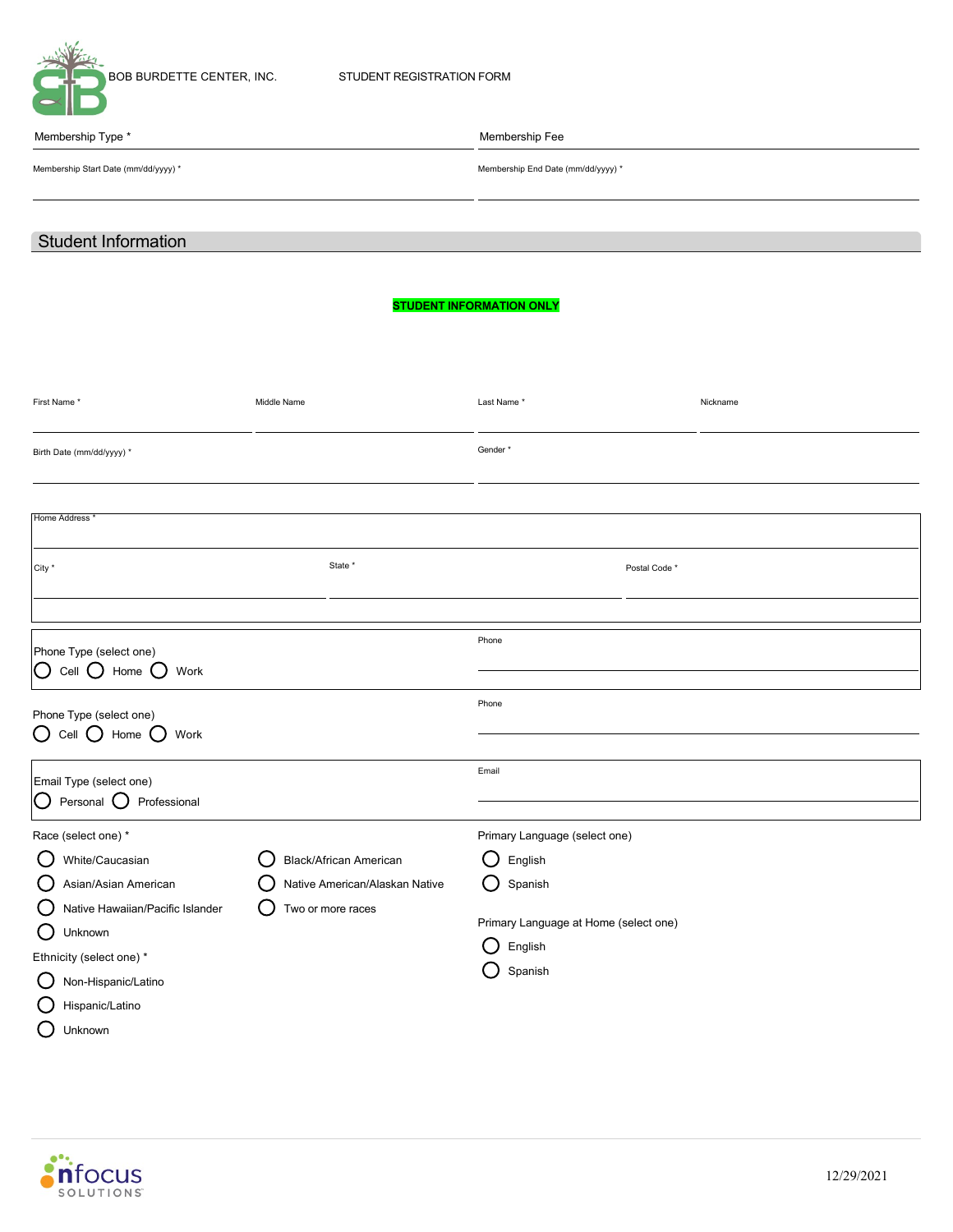Qualifies for Free/Reduced School Lunch Program (select one) \*

| .,<br>۰. | ٦<br>ć<br>×<br>۰, |
|----------|-------------------|
|          |                   |

| ×<br>×.<br>۰. | ۰,<br>٠<br>I |
|---------------|--------------|
|---------------|--------------|

Unknown

| <b>Academic Information</b> |                                                                                                                                                                                                                                                                                                                                                   |             |
|-----------------------------|---------------------------------------------------------------------------------------------------------------------------------------------------------------------------------------------------------------------------------------------------------------------------------------------------------------------------------------------------|-------------|
| School Year                 | Grade Level -                                                                                                                                                                                                                                                                                                                                     | School Name |
| <b>WVEIS Number</b>         |                                                                                                                                                                                                                                                                                                                                                   |             |
| Has IEP                     | Has 504 Plan                                                                                                                                                                                                                                                                                                                                      |             |
|                             | By agreeing to allow your child to participate in the BBC program, you are granting permission for your child to participate in data collection and evaluations conducted<br>by/connected with the Bob Burdette Center, Inc. This includes but is not limited to report cards, behavioral reports, program surveys, and standardized test scores. |             |

| Me<br>- --- 1-<br>$\sim$ $\sim$<br>moer<br>בו וטוכ |  |  |  |
|----------------------------------------------------|--|--|--|
|                                                    |  |  |  |
|                                                    |  |  |  |

I grant permission for my child to participate in opt-in faith-based programming. I understand that if I do not grant permission, my child will be expected to participate in other nonfaith-based programs or activities that are running concurrently. (select one) \*

# $\bigcirc$  Yes  $\bigcirc$  No

I grant permission for my child to be included in pictures and videos connected with the Bob Burdette Center, Inc. and I authorize Bob Burdette Center, Inc., to use and publish the same in print and/or electronically. (select one) \*

O Yes O No

Parent/Guardian Signature \* Date (mm/dd/yyyy) \* Date (mm/dd/yyyy) \*

## Member's Emergency Contacts

Please list any emergency contacts.

|                   | PLEASE NOTE: If their are persons who are NOT authorized to sign out your child or pick them up, please list and specify "NO CONTACT" as Relationship Type. If this person is<br>a biological parent, the custodial parent/legal guardian must provide the BBC with a court document of denial of rights. |  |
|-------------------|-----------------------------------------------------------------------------------------------------------------------------------------------------------------------------------------------------------------------------------------------------------------------------------------------------------|--|
| First Name        | Last Name                                                                                                                                                                                                                                                                                                 |  |
| Relationship Type |                                                                                                                                                                                                                                                                                                           |  |

Is Emergency Contact